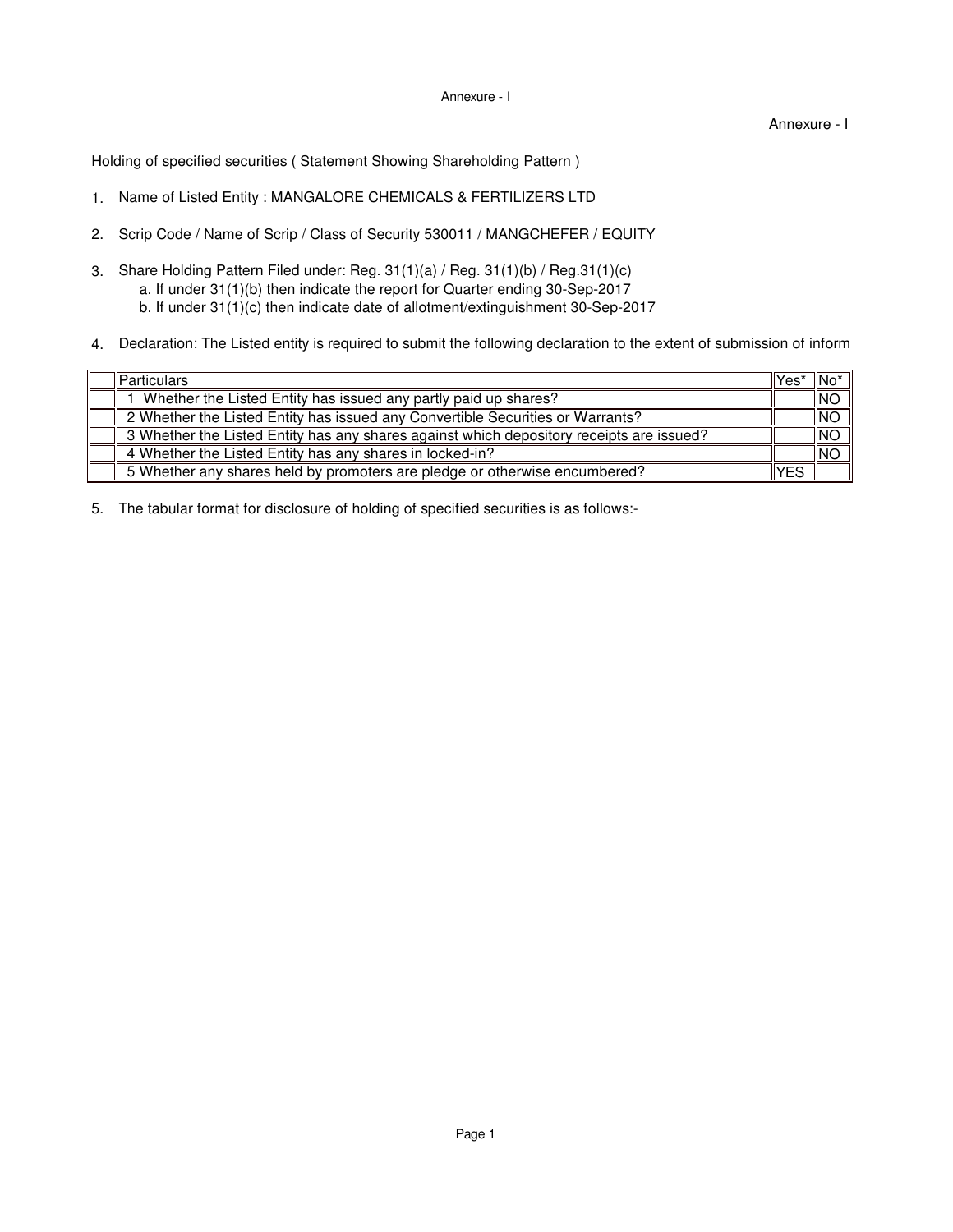|--|--|

|      |                        |              |               | Table I - Summary Statement holding of specified securities |               |                |                   |               |                         |             |                  |               |                                 |           |                      |                  |                |                  |
|------|------------------------|--------------|---------------|-------------------------------------------------------------|---------------|----------------|-------------------|---------------|-------------------------|-------------|------------------|---------------|---------------------------------|-----------|----------------------|------------------|----------------|------------------|
| Cate | Category of            | Nos. of      | No. of        | No. of                                                      | No. of shares | Total nos.     | Shareholding as   |               | Number of Voting Rights |             |                  | No. of Shares | Shareholding,                   | Number of |                      | Number of Shares |                | Number of equity |
| gory | Shareholder            | Shareholders | fully paid up | Partly paid-up                                              | underlying    | shares held    | a % of total no.  |               | held in each class of   |             |                  | Underlying    | as a % assuming<br>Locked in    |           | pledged or otherwise |                  | shares held in |                  |
|      | (II)                   | (III)        | equity shares | equity shares                                               | Depository    | $(VII) =$      | of shares         |               | securities (IX)         |             |                  | Outstanding   | shares (XII)<br>full conversion |           | encumbered (XIII)    |                  | dematerialized |                  |
|      |                        |              | held          | held                                                        | Receipts      | $(IV)+(V)+(V)$ | (calculated as    |               |                         |             |                  | convertible   | of convertible                  |           |                      |                  |                | form (XIV)       |
|      |                        |              | (IV)          | (V)                                                         | (VI)          |                | per SCRR, 1957)   |               |                         |             |                  | securities    | securities                      |           |                      |                  |                |                  |
|      |                        |              |               |                                                             |               |                | (VIII) As a       |               | No of Voting Rights     |             | Total as         | (including    | (as a percentage                | No.(a)    | As a %               | No.(a)           | As a %         |                  |
|      |                        |              |               |                                                             |               |                | $%$ of $(A+B+C2)$ | Class         | Class                   | Total       | a % of $(A+B+C)$ | Warrants)     | of diluted share                |           | of total             |                  | of total       |                  |
|      |                        |              |               |                                                             |               |                |                   | eg: X         | eg: Y                   |             |                  | (X)           | capital)                        |           | Shares               |                  | Shares         |                  |
|      |                        |              |               |                                                             |               |                |                   |               |                         |             |                  |               | $(XI) = (VII)+(X)$              |           | held (b)             |                  | held (b)       |                  |
|      | <b>PROMOTER &amp;</b>  |              |               |                                                             |               |                |                   |               |                         |             |                  |               |                                 |           |                      |                  |                |                  |
|      | <b>PROMOTER</b>        |              |               |                                                             |               |                |                   |               |                         |             |                  |               |                                 |           |                      |                  |                |                  |
|      | <b>GROUP</b>           |              | 88886107      |                                                             |               | 88886107       |                   | 88886107      |                         | 88886107    |                  |               |                                 |           |                      | 47533521         | 53.48          | 88886107         |
| B.   | <b>PUBLIC</b>          | 54886        | 29629043      |                                                             |               | 29629043       | 25                | 29629043      |                         | 29629043    | 25               |               | 25                              |           |                      |                  |                | 23982217         |
|      | <b>NON PROMOTER-</b>   |              |               |                                                             |               |                |                   |               |                         |             |                  |               |                                 |           |                      |                  |                |                  |
| IC.  | <b>NON PUBLIC</b>      |              |               |                                                             |               |                |                   |               |                         |             |                  |               |                                 |           |                      |                  |                |                  |
|      | <b>SHARES</b>          |              |               |                                                             |               |                |                   |               |                         |             |                  |               |                                 |           |                      |                  |                |                  |
| C1.  | UNDERLYING DRS         |              |               |                                                             |               |                |                   |               |                         |             |                  |               |                                 |           |                      |                  |                |                  |
|      | <b>ISHARES HELD BY</b> |              |               |                                                             |               |                |                   |               |                         |             |                  |               |                                 |           |                      |                  |                |                  |
|      | <b>EMPLOYEE</b>        |              |               |                                                             |               |                |                   |               |                         |             |                  |               |                                 |           |                      |                  |                |                  |
| C2   | <b>TRUSTS</b>          |              |               |                                                             |               |                |                   |               |                         |             |                  |               |                                 |           |                      |                  |                |                  |
|      | Total                  | 54890        | 118515150     |                                                             |               | 118515150      |                   | 100 118515150 |                         | 0 118515150 | 100              |               | 100                             |           |                      | 47533521         | 40.11          | 112868324        |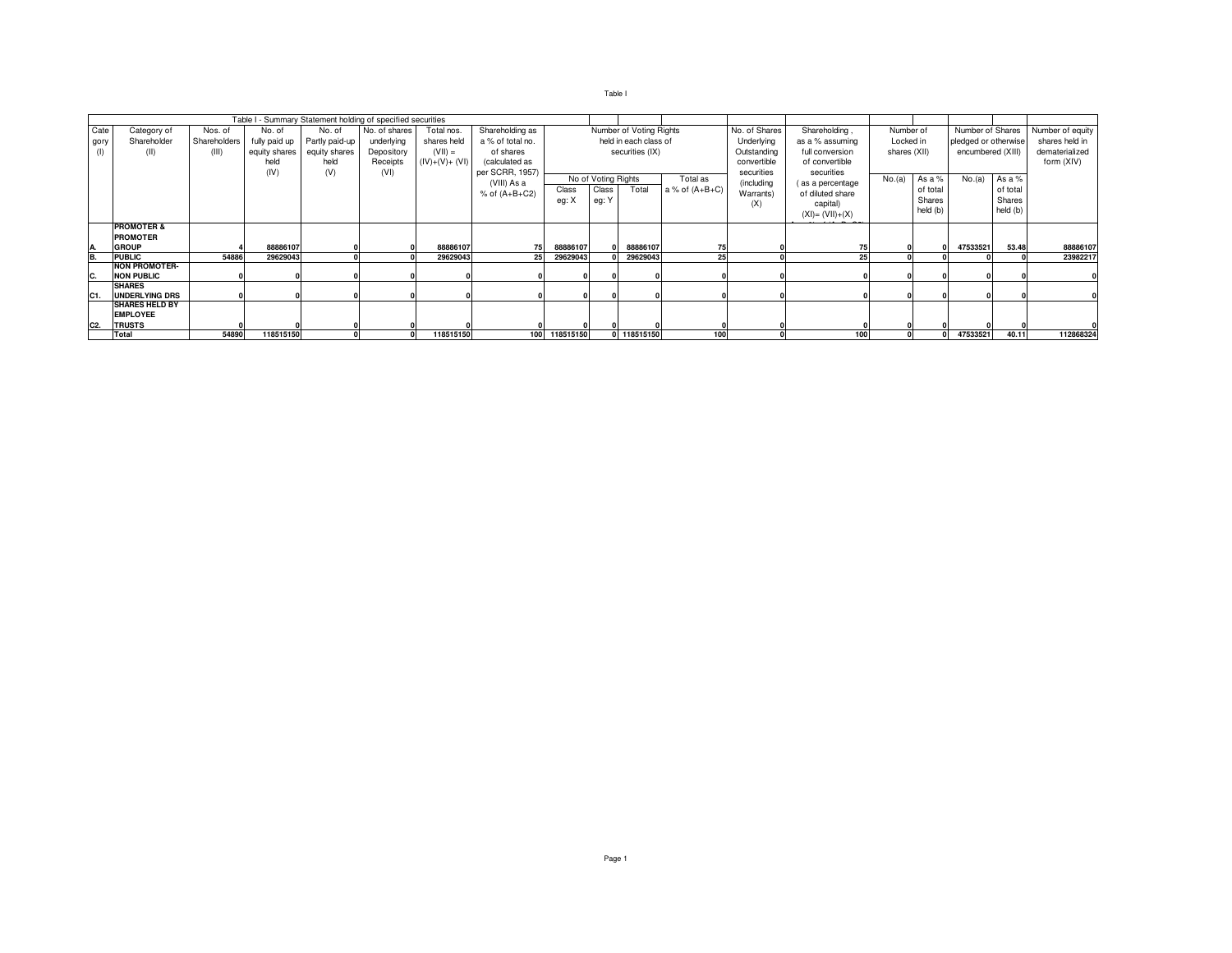| ×<br>×<br>۰,<br>۰. |
|--------------------|
|--------------------|

| Table II - Statement showing shareholding pattern of the Promoter and Promoter Group                                                                                                                           |            |             |               |               |            |                |                                      |             |                         |                       |                                |               |                              |              |                  |                      |                  |                |
|----------------------------------------------------------------------------------------------------------------------------------------------------------------------------------------------------------------|------------|-------------|---------------|---------------|------------|----------------|--------------------------------------|-------------|-------------------------|-----------------------|--------------------------------|---------------|------------------------------|--------------|------------------|----------------------|------------------|----------------|
| PAN<br>Partly paid-up No. of shares<br>Category & Name<br>Total nos.<br>Nos. of<br>No. of                                                                                                                      |            |             |               |               |            | Shareholding % |                                      |             | Number of Voting Rights |                       | No. of Shares                  | Shareholding, | Number of                    |              | Number of Shares |                      | Number of equity |                |
| of the Shareholders                                                                                                                                                                                            | (11)       | Shareholder | fully paid up | equity shares | underlying | shares held    | calculated as                        |             |                         | held in each class of |                                | Underlying    | as a % assuming<br>Locked in |              |                  | pledged or otherwise |                  | shares held in |
| (1)                                                                                                                                                                                                            |            | (III)       | equity shares | held          | Depository | $(VII =$       | per SCRR, 1957                       |             |                         | securities (IX)       | Outstanding<br>full conversion |               |                              | shares (XII) |                  | encumbered (XIII)    |                  | dematerialized |
|                                                                                                                                                                                                                |            |             | held          | (V)           | Receipts   |                | $IV + V + VI$ ) As a % of $(A+B+C2)$ |             |                         |                       | convertible                    |               | of convertible               |              |                  |                      |                  | form (XIV)     |
|                                                                                                                                                                                                                |            |             |               |               |            |                |                                      |             |                         |                       |                                |               |                              |              |                  |                      |                  |                |
|                                                                                                                                                                                                                |            |             | (IV)          |               | (VI)       |                | (VIII)                               |             | No of Voting Rights     | Total as              |                                | securities    | securities                   | No.(a)       | As a %           | No.(a)               | As a %           |                |
|                                                                                                                                                                                                                |            |             |               |               |            |                |                                      | Class       | Class                   | Total                 | a % of                         | (including    | (as a percentage             |              | of total         |                      | of total         |                |
|                                                                                                                                                                                                                |            |             |               |               |            |                |                                      | X           |                         |                       | Total                          | Warrants)     | of diluted share             |              | Shares           |                      | Shares           |                |
|                                                                                                                                                                                                                |            |             |               |               |            |                |                                      |             |                         |                       |                                | (X)           | capital)                     |              |                  |                      |                  |                |
|                                                                                                                                                                                                                |            |             |               |               |            |                |                                      |             |                         |                       | Voting                         |               | $(XI) = (VII)+(X)$           |              | held (b)         |                      | held (b)         |                |
|                                                                                                                                                                                                                |            |             |               |               |            |                |                                      |             |                         |                       | rights                         |               | as a % of A+B+C2             |              |                  |                      |                  |                |
| <b>INDIAN</b>                                                                                                                                                                                                  |            |             |               |               |            |                |                                      |             |                         |                       |                                |               |                              |              |                  |                      |                  |                |
| Individuals/Hindu undivided                                                                                                                                                                                    |            |             |               |               |            |                |                                      |             |                         |                       |                                |               |                              |              |                  |                      |                  |                |
| Family<br>а.                                                                                                                                                                                                   |            |             |               |               |            |                |                                      |             |                         |                       |                                |               |                              |              |                  |                      |                  |                |
| Central Government/                                                                                                                                                                                            |            |             |               |               |            |                |                                      |             |                         |                       |                                |               |                              |              |                  |                      |                  |                |
| <b>State Government(s)</b><br>b.                                                                                                                                                                               |            |             |               |               |            |                |                                      |             |                         |                       |                                |               |                              |              |                  |                      |                  |                |
| <b>Financial Institutions/</b>                                                                                                                                                                                 |            |             |               |               |            |                |                                      |             |                         |                       |                                |               |                              |              |                  |                      |                  |                |
| <b>Banks</b><br>с.                                                                                                                                                                                             |            |             |               |               |            |                |                                      |             |                         |                       |                                |               |                              |              |                  |                      |                  |                |
| d. ANY OTHER                                                                                                                                                                                                   |            |             |               |               |            |                |                                      |             |                         |                       |                                |               |                              |              |                  |                      |                  |                |
| <b>Bodies Corporate</b>                                                                                                                                                                                        |            |             | 88886107      | n             | n          | 88886107       |                                      | 75 88886107 |                         | 0 88886107            | 75                             | $\sqrt{2}$    | 75                           | n            | $\mathbf{r}$     | 47533521             | 53.48            | 88886107       |
| Names:                                                                                                                                                                                                         |            |             |               |               |            |                |                                      |             |                         |                       |                                |               |                              |              |                  |                      |                  |                |
| <b>ZUARI FERTILISERS AND</b>                                                                                                                                                                                   |            |             |               |               |            |                |                                      |             |                         |                       |                                |               |                              |              |                  |                      |                  |                |
| <b>CHEMICALS LIMITED</b>                                                                                                                                                                                       | AAACZ3961E |             | 62843211      |               |            | 6284321        | 53.03                                | 62843211    | $\Omega$                | 6284321               | 53.03                          |               | 53.03                        |              |                  | 42779640             | 48.13            | 62843211       |
| UNITED BREWERIES HOLDINGS                                                                                                                                                                                      |            |             |               |               |            |                |                                      |             |                         |                       |                                |               |                              |              |                  |                      |                  |                |
| LIMITED                                                                                                                                                                                                        | AAACU2307D |             | 17836068      |               |            | 17836068       | 15.05                                | 17836068    | $\Omega$                | 17836068              | 15.05                          |               | 15.05                        |              |                  | 4753881              | 5.35             | 17836068       |
| MCDOWELL HOLDINGS LIMITED                                                                                                                                                                                      | AAECM1162E |             | 5826828       |               |            | 5826828        | 4.92                                 | 5826828     | $\Omega$                | 5826828               | 4.92                           |               | 4.92                         |              |                  |                      |                  | 5826828        |
| KINGFISHER FINVEST INDIA LTD                                                                                                                                                                                   | AABCV9224B |             | 2380000       |               |            | 2380000        | 2.01                                 | 2380000     | $\Omega$                | 2380000               | 2.01                           |               | 2.01                         |              |                  |                      |                  | 2380000        |
|                                                                                                                                                                                                                |            |             |               |               |            |                |                                      |             |                         |                       |                                |               |                              |              |                  |                      |                  |                |
| Sub-Total (A)(1)                                                                                                                                                                                               |            |             | 88886107      |               |            | 88886107       |                                      | 75 88886107 |                         | 0 88886107            | 75                             |               | 75                           |              | $\Omega$         | 47533521             | 53.48            | 88886107       |
|                                                                                                                                                                                                                |            |             |               |               |            |                |                                      |             |                         |                       |                                |               |                              |              |                  |                      |                  |                |
| <b>FOREIGN</b>                                                                                                                                                                                                 |            |             |               |               |            |                |                                      |             |                         |                       |                                |               |                              |              |                  |                      |                  |                |
| Individuals (Non-                                                                                                                                                                                              |            |             |               |               |            |                |                                      |             |                         |                       |                                |               |                              |              |                  |                      |                  |                |
| <b>Resident Individuals/</b>                                                                                                                                                                                   |            |             |               |               |            |                |                                      |             |                         |                       |                                |               |                              |              |                  |                      |                  |                |
| Foreign Individuals)<br>а.                                                                                                                                                                                     |            |             |               |               |            |                |                                      |             | $\Omega$                |                       |                                |               |                              |              |                  |                      |                  |                |
| b.<br>Government                                                                                                                                                                                               |            | $\sqrt{2}$  | $\mathbf{r}$  | $\mathbf{r}$  | $\sqrt{2}$ | $\Omega$       | $\Omega$                             | $\sqrt{2}$  | $\Omega$                | 0                     | $\Omega$                       | $\mathbf{a}$  | $\mathbf{r}$                 | $\sqrt{2}$   | $\mathbf{r}$     | $\mathbf{0}$         | $\sqrt{2}$       | $\mathbf{0}$   |
| c.<br><b>Institutions</b>                                                                                                                                                                                      |            |             |               |               |            | $\Omega$       | $\Omega$                             |             | $\Omega$                | $\Omega$              | n                              | $\mathbf{a}$  | $\sqrt{2}$                   | n            |                  | $\mathbf{r}$         | n                | $\mathbf 0$    |
| d.<br>Foreign Portfolio Investor                                                                                                                                                                               |            |             |               |               |            |                |                                      |             |                         |                       |                                |               |                              |              |                  |                      |                  | $\Omega$       |
| <b>ANY OTHER</b><br>f.                                                                                                                                                                                         |            |             |               |               |            |                |                                      |             |                         |                       |                                |               |                              |              |                  |                      |                  |                |
|                                                                                                                                                                                                                |            |             |               |               |            |                |                                      |             |                         |                       |                                |               |                              |              |                  |                      |                  |                |
| Sub-Total (A)(2)                                                                                                                                                                                               |            |             |               |               | n          |                |                                      | $\sqrt{2}$  | $\Omega$                | $\Omega$              | $\mathbf{r}$                   | $\sqrt{2}$    | $\sqrt{2}$                   | n            |                  | $\mathbf{r}$         |                  |                |
| <b>Total Shareholding of Promoter</b>                                                                                                                                                                          |            |             |               |               |            |                |                                      |             |                         |                       |                                |               |                              |              |                  |                      |                  |                |
| and Promoter Group (A)=                                                                                                                                                                                        |            |             |               |               |            |                |                                      |             |                         |                       |                                |               |                              |              |                  |                      |                  |                |
| $(A)(1)+(A)(2)$                                                                                                                                                                                                |            |             | 88886107      |               | U          | 88886107       |                                      | 75 88886107 |                         | 0 88886107            | 75                             |               | 75                           |              |                  | 47533521             | 40.11            | 88886107       |
|                                                                                                                                                                                                                |            |             |               |               |            |                |                                      |             |                         |                       |                                |               |                              |              |                  |                      |                  |                |
| Details of Shares which remain unclaimed may be given hear along with details such as number of shareholders, outstanding shares held in demat/unclaimed suspense account, voting rights which are frozen etc. |            |             |               |               |            |                |                                      |             |                         |                       |                                |               |                              |              |                  |                      |                  |                |
|                                                                                                                                                                                                                |            |             |               |               |            |                |                                      |             |                         |                       |                                |               |                              |              |                  |                      |                  |                |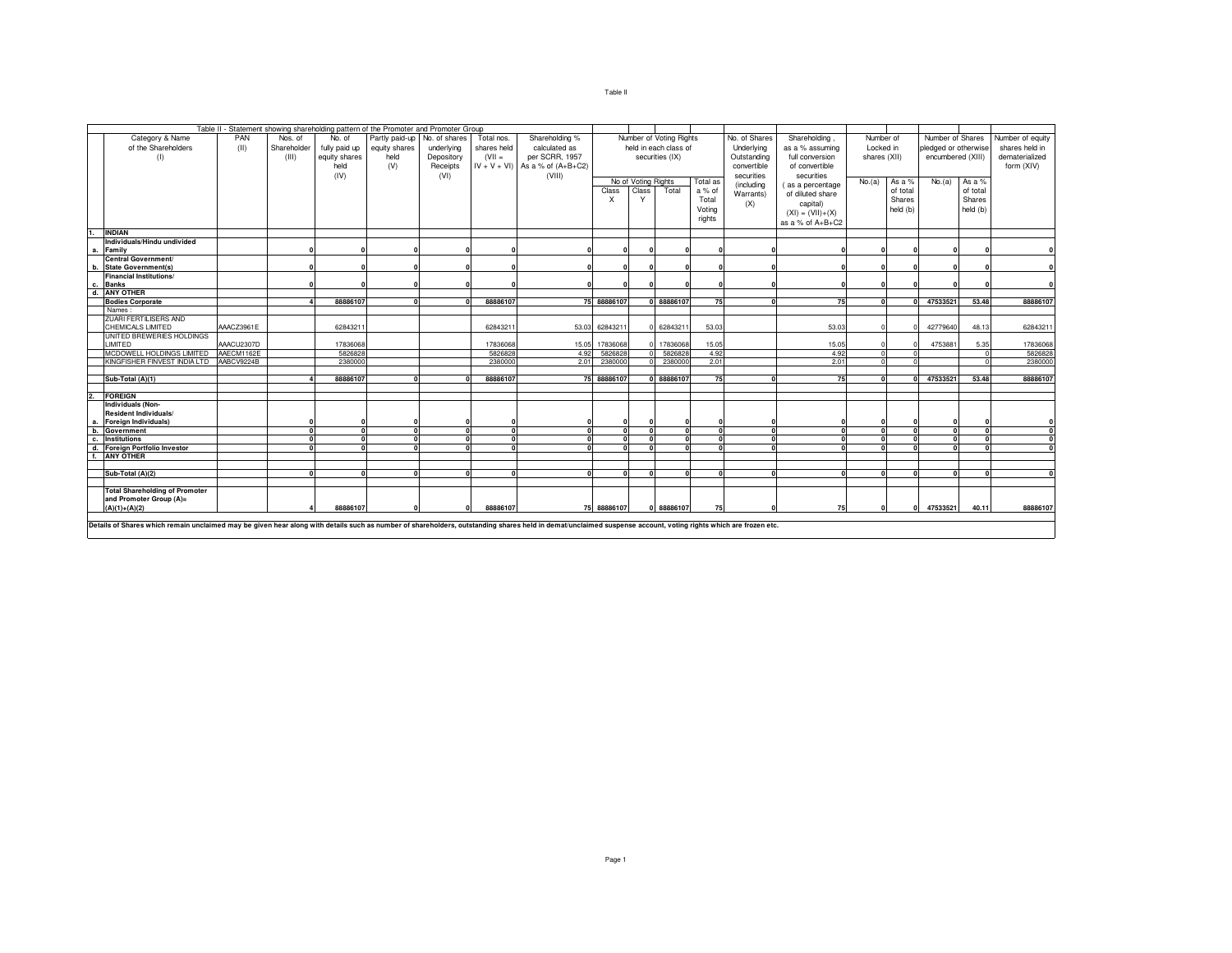|                                                                                                        |                                                                                    |                         |                | Table III - Statement showing shareholding pattern of the Public shareholder |               |             |                                      |                |                     |                         |                                          |               |                           |              |          |                        |            |                  |
|--------------------------------------------------------------------------------------------------------|------------------------------------------------------------------------------------|-------------------------|----------------|------------------------------------------------------------------------------|---------------|-------------|--------------------------------------|----------------|---------------------|-------------------------|------------------------------------------|---------------|---------------------------|--------------|----------|------------------------|------------|------------------|
| Category & Name                                                                                        | PAN                                                                                | Nos. of                 | No. of         | Partly paid-up                                                               | No. of shares | Total nos.  | Shareholding %                       |                |                     | Number of Voting Rights |                                          | No. of Shares | <b>Total Shareholding</b> | Number of    |          | Number of Shares       |            | Number of equity |
| of the Shareholders                                                                                    | (II)<br>Shareholder<br>fully paid up<br>equity shares<br>underlying<br>shares held |                         |                |                                                                              |               |             | calculated as                        |                |                     | held in each class of   |                                          | Underlying    | as a % assuming           | Locked in    |          | pledged or otherwise   |            | shares held in   |
| (1)                                                                                                    |                                                                                    | (III)                   | equity shares  | held                                                                         | Depository    | $(VII =$    | per SCRR, 1957                       |                |                     | securities IX)          |                                          | Outstanding   | full conversion           | shares (XII) |          | encumbered (XIII)      |            | dematerialized   |
|                                                                                                        |                                                                                    |                         | held           | (V)                                                                          | Receipts      |             | $IV + V + VI$ ) As a % of $(A+B+C2)$ |                |                     |                         |                                          | convertible   | of convertible            |              |          |                        |            | form (XIV)       |
|                                                                                                        |                                                                                    |                         | (IV)           |                                                                              | (VI)          |             | (VIII)                               |                |                     |                         |                                          | securities    | securities                | No.(a)       | As a %   | No.(a)                 | As a %     |                  |
|                                                                                                        |                                                                                    |                         |                |                                                                              |               |             |                                      |                | No of Voting Rights |                         | <b>Total</b> as                          | (including    | (as a percentage          |              | of total | (Not applic            | of total   |                  |
|                                                                                                        |                                                                                    |                         |                |                                                                              |               |             |                                      | Class          | Class               | Total                   | a% of                                    | Warrants)     | of diluted share          |              | Shares   | able)                  | Shares     |                  |
|                                                                                                        |                                                                                    |                         |                |                                                                              |               |             |                                      | $\times$       | Y                   |                         | Total                                    | (X)           | capital)                  |              | held (b) |                        | held       |                  |
|                                                                                                        |                                                                                    |                         |                |                                                                              |               |             |                                      |                |                     |                         | Voting                                   |               | (XI)                      |              |          |                        | (Not appli |                  |
|                                                                                                        |                                                                                    |                         |                |                                                                              |               |             |                                      |                |                     |                         | rights                                   |               |                           |              |          |                        | cable) (b) |                  |
| <b>INSTITUTIONS</b>                                                                                    |                                                                                    |                         |                |                                                                              |               |             |                                      |                |                     |                         |                                          |               |                           |              |          |                        |            |                  |
| <b>Mutual Funds/</b><br>а.                                                                             |                                                                                    |                         | 129375         |                                                                              |               | 129375      | 0.11                                 | 129375         |                     | 129375                  | 0.11                                     |               | 0.11                      |              |          | <b>NA</b>              |            | 10000            |
| <b>Venture Capital Funds</b><br>b.                                                                     |                                                                                    |                         |                |                                                                              |               |             | $\mathbf{0}$                         |                |                     |                         | 0                                        |               |                           |              |          | <b>NA</b>              |            |                  |
| <b>Alternate Investment Funds</b><br>c.                                                                |                                                                                    |                         |                |                                                                              |               |             | $\Omega$                             | $\Omega$       |                     |                         | $\Omega$                                 |               |                           |              |          | <b>NA</b>              |            |                  |
| Foreign Venture                                                                                        |                                                                                    |                         |                |                                                                              |               |             |                                      |                |                     |                         |                                          |               |                           |              |          |                        |            |                  |
| d.<br><b>Capital Investors</b>                                                                         |                                                                                    |                         |                |                                                                              |               |             |                                      |                |                     |                         |                                          |               |                           |              |          | <b>NA</b>              |            |                  |
| Foreign Portfolio                                                                                      |                                                                                    |                         |                |                                                                              |               |             |                                      |                |                     |                         |                                          |               |                           |              |          |                        |            |                  |
| <b>Investors</b><br>e.                                                                                 |                                                                                    |                         | 1046079        |                                                                              |               | 1046079     | 0.88                                 | 1046079        |                     | 1046079                 | 0.88                                     |               | 0.88                      |              |          | <b>NA</b>              |            | 1046079          |
| Financial Institutions/                                                                                |                                                                                    |                         |                |                                                                              |               | 308166      |                                      |                |                     | 308166                  |                                          |               |                           |              |          | <b>NA</b>              |            |                  |
| <b>Banks</b><br>q.<br><b>Insurance Companies</b>                                                       |                                                                                    | 312<br>-5               | 308166<br>5090 |                                                                              |               | 5090        | 0.26<br>0                            | 308166<br>5090 | $\mathbf 0$         | 5090                    | 0.26<br>$\mathbf{0}$                     | $\sqrt{2}$    | 0.26                      | n            |          | <b>NA</b>              |            | 39010            |
| <b>Provident Funds/</b>                                                                                |                                                                                    |                         |                |                                                                              |               |             |                                      |                |                     |                         |                                          |               |                           |              |          |                        |            |                  |
| <b>Pension Funds</b><br>h.                                                                             |                                                                                    |                         |                |                                                                              |               |             |                                      |                |                     |                         |                                          |               |                           |              |          | <b>NA</b>              |            | O                |
| π.<br><b>ANY OTHER</b>                                                                                 |                                                                                    |                         |                |                                                                              |               |             |                                      |                |                     |                         |                                          |               |                           |              |          |                        |            |                  |
| <b>Market Maker</b><br>i.                                                                              |                                                                                    |                         |                |                                                                              |               |             | $\mathbf{0}$                         | $\Omega$       |                     |                         | $\mathbf{0}$                             |               |                           |              |          | <b>NA</b>              |            |                  |
|                                                                                                        |                                                                                    |                         |                |                                                                              |               |             |                                      |                |                     |                         |                                          |               |                           |              |          |                        |            |                  |
| Sub-Total (B)(1)                                                                                       |                                                                                    | 325                     | 1488710        |                                                                              |               | 1488710     | 1.26                                 | 1488710        |                     | 1488710                 | 1.26                                     |               | 5.02                      |              |          |                        |            | 1095089          |
|                                                                                                        |                                                                                    |                         |                |                                                                              |               |             |                                      |                |                     |                         |                                          |               |                           |              |          |                        |            |                  |
| Central Government/                                                                                    |                                                                                    |                         |                |                                                                              |               |             |                                      |                |                     |                         |                                          |               |                           |              |          |                        |            |                  |
| State Government(s)/                                                                                   |                                                                                    | 11                      |                |                                                                              |               |             |                                      |                |                     |                         |                                          |               |                           |              |          | <b>NA</b>              |            |                  |
| President of India                                                                                     |                                                                                    |                         | 1053050        |                                                                              |               | 1053050     | 0.89                                 | 1053050        |                     | 1053050                 | 0.89                                     |               | 0.89                      |              |          |                        |            | 1050000          |
| Sub-Total (B)(2)                                                                                       |                                                                                    | 11                      | 1053050        |                                                                              |               | 1053050     | 0.89                                 | 1053050        |                     | 1053050                 | 0.89                                     |               | 3.55                      |              |          |                        |            | 1050000          |
|                                                                                                        |                                                                                    |                         |                |                                                                              |               |             |                                      |                |                     |                         |                                          |               |                           |              |          |                        |            |                  |
| <b>NON-INSTITUTIONS</b>                                                                                |                                                                                    |                         |                |                                                                              |               |             |                                      |                |                     |                         |                                          |               |                           |              |          |                        |            |                  |
| <b>INDIVIDUALS -</b><br>а.                                                                             |                                                                                    |                         |                |                                                                              |               |             |                                      |                |                     |                         |                                          |               |                           |              |          |                        |            |                  |
| Individual shareholders                                                                                |                                                                                    |                         |                |                                                                              |               |             |                                      |                |                     |                         |                                          |               |                           |              |          |                        |            |                  |
| holding nominal share capital                                                                          |                                                                                    |                         |                |                                                                              |               |             |                                      |                |                     |                         |                                          |               |                           |              |          |                        |            |                  |
| up to Rs. 2 lakhs.                                                                                     |                                                                                    | 53190                   | 14687662       |                                                                              |               | 14687662    | 12.39                                | 14687662       | <b>n</b>            | 14687662                | 12.39                                    |               | 12.39                     |              |          | <b>NA</b>              |            | 10136684         |
| II. Individual shareholders<br>holding nominal share capital                                           |                                                                                    |                         |                |                                                                              |               |             |                                      |                |                     |                         |                                          |               |                           |              |          |                        |            |                  |
| in excess of Rs. 2 lakhs                                                                               |                                                                                    | 29                      | 2032410        |                                                                              |               | 2032410     | 1.71                                 | 2032410        |                     | 2032410                 | 1.71                                     |               | 1.71                      |              |          | <b>NA</b>              |            | 1454303          |
| <b>NBFCs registered</b>                                                                                |                                                                                    |                         |                |                                                                              |               |             |                                      |                |                     |                         |                                          |               |                           |              |          |                        |            |                  |
| with RBI<br>b.                                                                                         |                                                                                    |                         |                |                                                                              |               |             |                                      |                |                     |                         |                                          |               |                           |              |          | <b>NA</b>              |            | $\mathbf{0}$     |
| <b>Employee Trusts</b><br>C.                                                                           |                                                                                    |                         |                |                                                                              |               |             | 0                                    | n              | n                   |                         | $\mathbf{0}$                             |               |                           |              |          | <b>NA</b>              |            |                  |
| <b>Overseas Depositories</b>                                                                           |                                                                                    |                         |                |                                                                              |               |             |                                      |                |                     |                         |                                          |               |                           |              |          |                        |            |                  |
| holding DRs)                                                                                           |                                                                                    |                         |                |                                                                              |               |             |                                      |                |                     |                         |                                          |               |                           |              |          |                        |            |                  |
| (balancing figure)<br>d.                                                                               |                                                                                    |                         |                |                                                                              |               |             |                                      |                |                     |                         |                                          |               |                           |              |          | <b>NA</b>              |            |                  |
| е.<br><b>ANY OTHER</b>                                                                                 |                                                                                    | 512                     |                |                                                                              | n             | 9436678     | 7.96                                 | 9436678        | <b>n</b>            | 9436678                 |                                          |               | 7.96                      |              |          | <b>NA</b>              |            | 9323413          |
| <b>BODIES CORPORATE</b><br>Names :                                                                     |                                                                                    |                         | 9436678        |                                                                              |               |             |                                      |                |                     |                         | 7.96                                     |               |                           |              |          |                        |            |                  |
| RELIANCE CORPORATE ADVISORY                                                                            |                                                                                    |                         |                |                                                                              |               |             |                                      |                |                     |                         |                                          |               |                           |              |          |                        |            |                  |
| <b>SERVICES LIMITED</b>                                                                                | AAECR2504B                                                                         |                         | 588500         |                                                                              |               | 5885000     | 4.97                                 | 5885000        |                     | 5885000                 | 4.97                                     |               | 4.97                      |              |          |                        |            | 5885000          |
| <b>Clearing Members</b>                                                                                |                                                                                    | 42                      | 12051          | $\Omega$                                                                     | $\Omega$      | 12051       | 0.01                                 | 12051          | $\mathbf{0}$        | 12051                   | 0.01                                     |               | 0.01                      | $\Omega$     |          | <b>NA</b>              |            | 12051            |
| FOREIGN NATIONALS                                                                                      |                                                                                    | $\overline{\mathbf{2}}$ | 20             | $\Omega$                                                                     | $\Omega$      | 20          | $\mathbf{0}$                         | 20             |                     | 20                      | 0                                        |               |                           |              |          | <b>NA</b>              |            |                  |
| HINDU UNDIVIDED FAMILIES                                                                               |                                                                                    | 520                     | 542623         | $\Omega$                                                                     |               | 542623      | 0.46                                 | 542623         |                     | 542623                  | 0.46                                     | $\Omega$      | 0.46                      |              |          | <b>NA</b>              |            | 542623           |
| NRI - Non- Repat                                                                                       |                                                                                    | 115                     | 135825         | $\mathbf{0}$                                                                 |               | 135825      | 0.11                                 | 135825         |                     | 135825                  | 0.11                                     | $\mathbf{0}$  | 0.11                      |              |          | <b>NA</b>              |            | 135825           |
| NRI - Repat                                                                                            |                                                                                    | 124<br>$\overline{11}$  | 237276         | <sub>n</sub><br>$\Omega$                                                     |               | 237276      | 0.2<br>$\overline{0}$                | 237276         |                     | 237276<br>2150          | 0.2                                      | $\Omega$<br>э | 0.2<br>$\mathbf{r}$       |              |          | <b>NA</b><br><b>NA</b> |            | 231641           |
| <b>OTHERS</b><br><b>TRUSTS</b>                                                                         |                                                                                    | -5                      | 2150<br>588    | $\Omega$                                                                     |               | 2150<br>588 | $\mathbf{0}$                         | 2150<br>588    | $\Omega$            | 588                     | $\overline{\phantom{a}}$<br>$\mathbf{0}$ | $\Omega$      |                           |              |          | <b>NA</b>              |            | 588              |
|                                                                                                        |                                                                                    |                         |                |                                                                              |               |             |                                      |                |                     |                         |                                          |               |                           |              |          |                        |            |                  |
| Sub-Total (B)(3)                                                                                       |                                                                                    | 54550                   | 27087283       |                                                                              | n             | 27087283    |                                      | 22.86 27087283 | <b>n</b>            | 27087283                | 22.86                                    |               | 91.42                     |              |          |                        |            | 21837128         |
|                                                                                                        |                                                                                    |                         |                |                                                                              |               |             |                                      |                |                     |                         |                                          |               |                           |              |          |                        |            |                  |
| <b>Total Public Shareholding</b>                                                                       |                                                                                    |                         |                |                                                                              |               |             |                                      |                |                     |                         |                                          |               |                           |              |          |                        |            |                  |
| $(B)=(B)(1)+(B)(2)+(B)(3)$                                                                             |                                                                                    | 54886                   | 2962904        |                                                                              |               | 29629043    |                                      | 25 29629043    |                     | 29629043                | 25                                       |               | 25                        |              |          |                        |            | 23982217         |
| Details of the shareholders acting as persons in Concert including their Shareholding (No. and %): NIL |                                                                                    |                         |                |                                                                              |               |             |                                      |                |                     |                         |                                          |               |                           |              |          |                        |            |                  |
|                                                                                                        |                                                                                    |                         |                |                                                                              |               |             |                                      |                |                     |                         |                                          |               |                           |              |          |                        |            |                  |

Details of Shares which remain unclaimed may be given hear along with details such as number of shareholders, outstanding shares held in demat/unclaimed suspense account, voting rights which are frozen etc. NIL